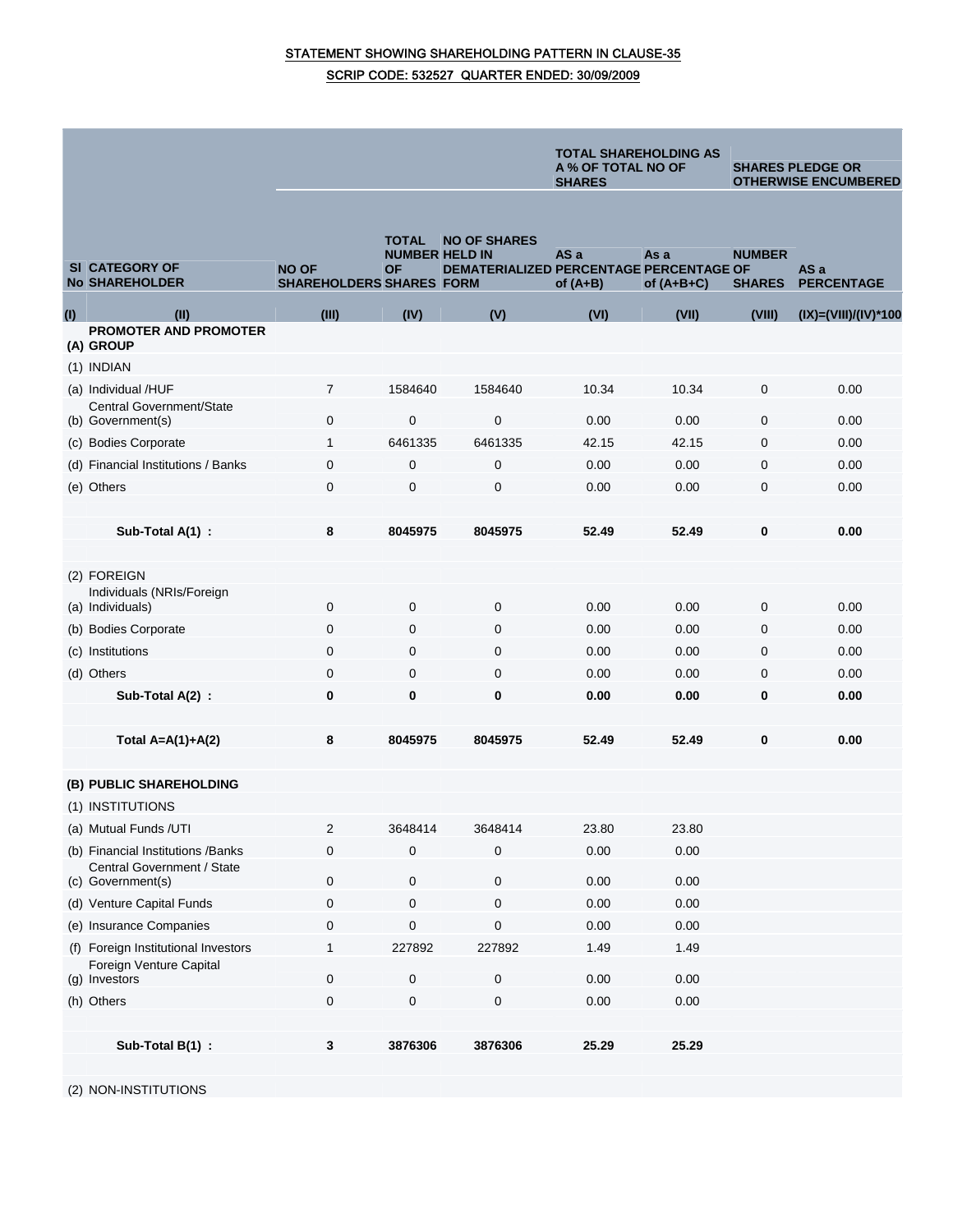| (a) Bodies Corporate                                                        | 211         | 1708588  | 1708588      | 11.15  | 11.15  |          |      |
|-----------------------------------------------------------------------------|-------------|----------|--------------|--------|--------|----------|------|
| (b) Individuals                                                             |             |          |              |        |        |          |      |
| (i) Individuals holding nominal<br>share capital upto Rs.1 lakh             | 3346        | 1068227  | 1063079      | 6.97   | 6.97   |          |      |
| (ii) Individuals holding nominal<br>share capital in excess of Rs.1<br>lakh | 22          | 599988   | 599988       | 3.91   | 3.91   |          |      |
| (c) Others                                                                  |             |          |              |        |        |          |      |
| <b>NON RESIDENT</b><br><b>INDIANS</b>                                       | 26          | 28472    | 28472        | 0.19   | 0.19   |          |      |
| <b>CLEARING</b><br><b>MEMBERS</b>                                           | 12          | 984      | 984          | 0.01   | 0.01   |          |      |
|                                                                             |             |          |              |        |        |          |      |
| Sub-Total B(2):                                                             | 3617        | 3406259  | 3401111      | 22.22  | 22.22  |          |      |
|                                                                             |             |          |              |        |        |          |      |
| Total $B=B(1)+B(2)$ :                                                       | 3620        | 7282565  | 7277417      | 47.51  | 47.51  |          |      |
|                                                                             |             |          |              |        |        |          |      |
| Total $(A+B)$ :                                                             | 3628        | 15328540 | 15323392     | 100.00 | 100.00 |          |      |
|                                                                             |             |          |              |        |        |          |      |
| Shares held by custodians,<br>(C) against which                             |             |          |              |        |        |          |      |
| Depository Receipts have been<br>issued                                     | $\mathbf 0$ | 0        | $\mathbf{0}$ | 0.00   | 0.00   |          |      |
|                                                                             |             |          |              |        |        |          |      |
| <b>GRAND TOTAL (A+B+C):</b>                                                 | 3628        | 15328540 | 15323392     | 100.00 | 100.00 | $\bf{0}$ | 0.00 |

# STATEMENT SHOWING SHAREHOLDING OF PERSONS BELONGING TO "PROMOTER GROUP"

| <b>SL</b><br><b>NO</b> | <b>NAME OF THE SHAREHOLDER</b>         | <b>TOTAL SHARES HELD</b>      |                                        |                                | <b>SHARES PLEDGED OR OTHERWISE ENCUMBERED</b> |                                 |
|------------------------|----------------------------------------|-------------------------------|----------------------------------------|--------------------------------|-----------------------------------------------|---------------------------------|
|                        |                                        | <b>TOTAL</b><br><b>SHARES</b> | AS a % OF GRAND<br>TOTAL $(A)+(B)+(C)$ | <b>PLEDGE</b><br><b>SHARES</b> | <b>AS a PERCENTAGE</b>                        | AS a % OF GRAND<br><b>TOTAL</b> |
| (1)                    | (II)                                   | (III)                         | (IV)                                   | (V)                            | $(VI) = (V)/(III)*100$                        | (VII)                           |
|                        |                                        |                               |                                        |                                |                                               |                                 |
| 1                      | RIDDHI PORTFOLIO PRIVATE<br><b>LTD</b> | 6461335                       | 42.15                                  | $\mathbf{0}$                   | 0.00                                          | 0.00                            |
| 2                      | <b>MAHABIR PRASAD JALAN</b>            | 451000                        | 2.94                                   | $\mathbf{0}$                   | 0.00                                          | 0.00                            |
| 3                      | RASHMI JALAN                           | 418750                        | 2.73                                   | $\Omega$                       | 0.00                                          | 0.00                            |
| 4                      | NARESH JALAN                           | 285750                        | 1.86                                   | $\Omega$                       | 0.00                                          | 0.00                            |
| 5                      | NARESH JALAN                           | 268750                        | 1.75                                   | $\mathbf{0}$                   | 0.00                                          | 0.00                            |
| 6                      | <b>MAHABIR PRASAD JALAN</b>            | 120000                        | 0.78                                   | $\mathbf{0}$                   | 0.00                                          | 0.00                            |
| $\overline{7}$         | PAWAN KUMAR KEDIA                      | 35250                         | 0.23                                   | $\Omega$                       | 0.00                                          | 0.00                            |
| 8                      | PAWAN KUMAR KEDIA                      | 5140                          | 0.03                                   | $\mathbf{0}$                   | 0.00                                          | 0.00                            |
|                        |                                        |                               |                                        |                                |                                               |                                 |
|                        | TOTAL:                                 | 8045975                       | 52.49                                  | $\bf{0}$                       | 0.00                                          | 0.00                            |